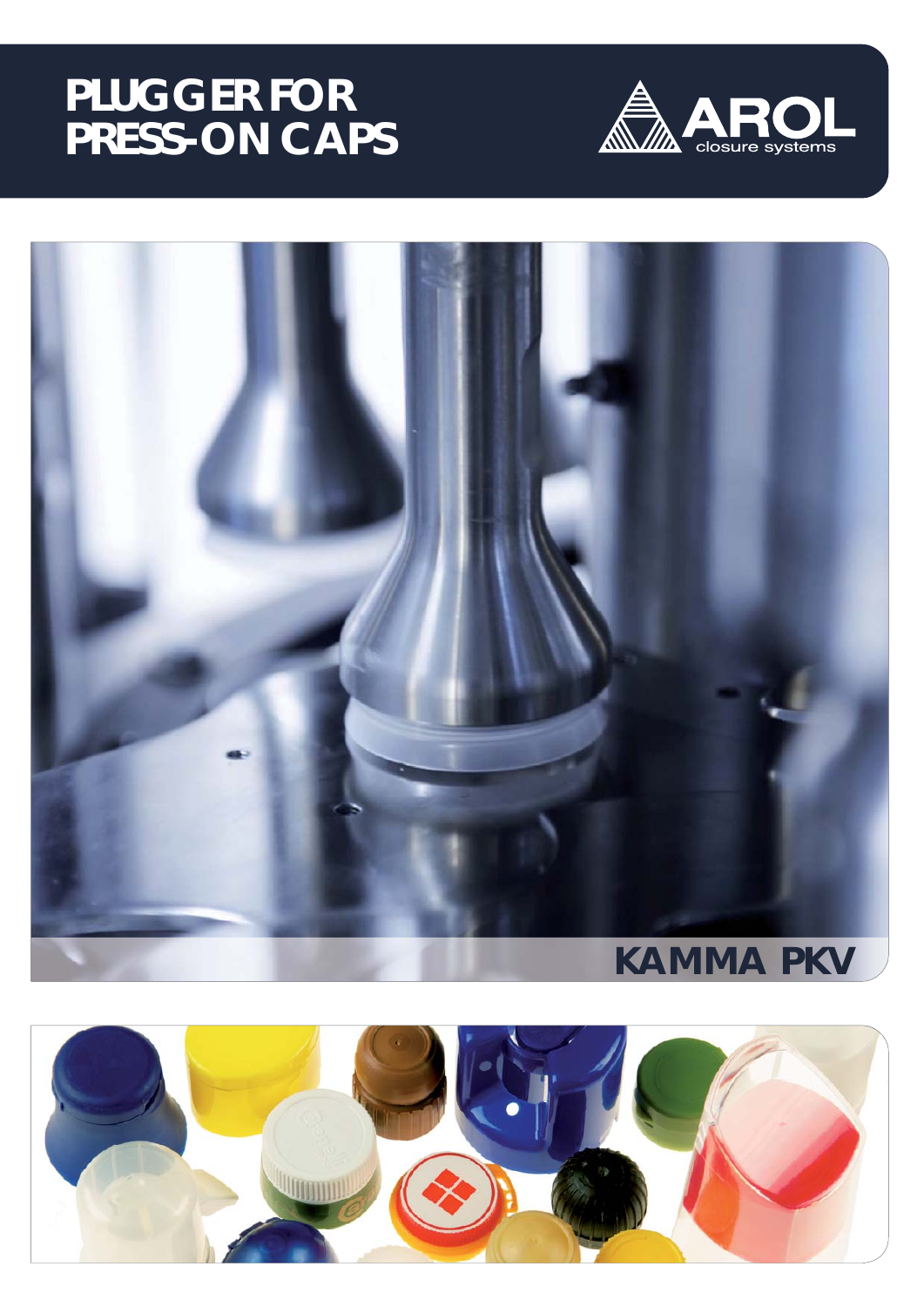

# **PLUGGER FOR PRESS-ON CAPS**

| <b>SPEED PRODUCTION</b>                   | UP TO 800 BPM / 48,000 BPH                                                                                                                                                                        |
|-------------------------------------------|---------------------------------------------------------------------------------------------------------------------------------------------------------------------------------------------------|
| <b>MAIN MARKET</b>                        | WINE&SPIRITS • FOOD • CHEMICAL • PHARMACEUTICAL • PERSONAL CARE • HOME CARE                                                                                                                       |
| <b>CAPS APPLICATION</b>                   | PLASTIC PRESSURE CAPS, MUSHROOM PLASTIC CAPS, "T" CAPS WITH PLASTIC HEAD AND CORK BODY,<br>"GUALA" PLASTIC PRESSURE CAPS                                                                          |
| <b>CLOSURE HEADS</b>                      | CLOSURE CHUCK WITH VACUUM • CLOSURE CHUCK WITH OUICK CHANGE DEVICE • CLOSURE<br><b>LOAD ADJUSTMENT</b>                                                                                            |
| <b>VERSIONS</b>                           |                                                                                                                                                                                                   |
| <b>STANDARD</b>                           | STRUCTURE WITH PAINTED STEEL COMPONENTS. NOT WASHABLE                                                                                                                                             |
| <b>INOX EXTERNAL</b><br>SURFACES (I.E.S.) | EXTERNAL STAINLESS STEEL COMPONENTS. SUITABLE FOR WASHING OF THE CAPPING ZONE                                                                                                                     |
| <b>WASHABLE</b>                           | STAINLESS STEEL COMPONENTS. SUITABLE FOR COMPLETE WASHING (THANKS TO GASKETS AND LABYRINTHS)<br>OF THE PLUGGER                                                                                    |
| <b>OPTIONS</b>                            |                                                                                                                                                                                                   |
| <b>ON CAPS CHUTE</b>                      | OVERTURNED CAPS AUTOMATIC EJECTOR (A.E.D.) • CAPS WASHING • IONIZER/DUST EXTRACTION ON THE<br>CAPS CHUTE . UV LAMP . BOTTLE NECK CLEANING                                                         |
| <b>QUICK FORMAT CHANGE</b>                | SORTER (MANUAL OR AUTOMATIC) • CAPS CHUTE • PICK & PLACE • CONTAINERS HANDLING                                                                                                                    |
| <b>OTHER</b>                              | MOTORIZED HEIGHT ADJUSTMENT (STANDARD FOR "FREE STANDING" VERSION) • CENTRALIZED LUBRICATION • MULTIBODY • CAPS ELEVATOR • CAPS BUFFER: DYNAMIC CHUTE, TWIN HOPPER, FLAT BUFFER                   |
| <b>FT SYSTEM INSPECTIONS</b>              | CAPS INSPECTION BEFORE CAPPING (QT) • CAPS/FOIL PRESENCE • CORRECT CAPS APPLICATION • FILLING<br>LEVEL CONTROL • QUALITY CONTROL STATION (QCS: REMOVAL TORQUE, FILL LEVEL, WEIGHT, O2, CO2, LEAK) |

**1.** CAPS SORTER **• 2.** ELECTRICAL BOARD **• 3.** SAFETY GUARDS **• 4.** CAPS CHUTE **• 5.** CAPPING HEADS **• 6.** VACUUM PUMP



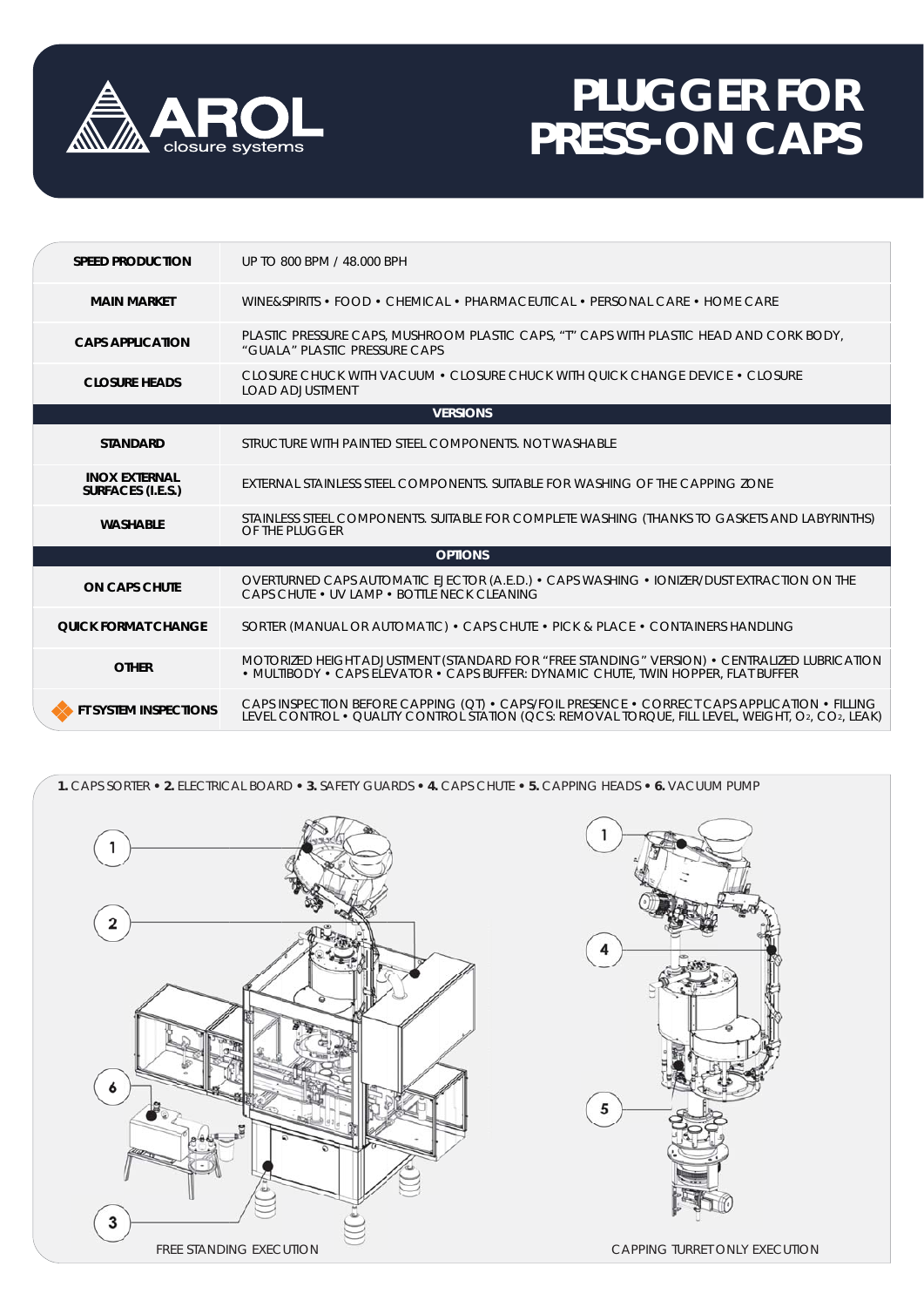# **KAMMA PKV**